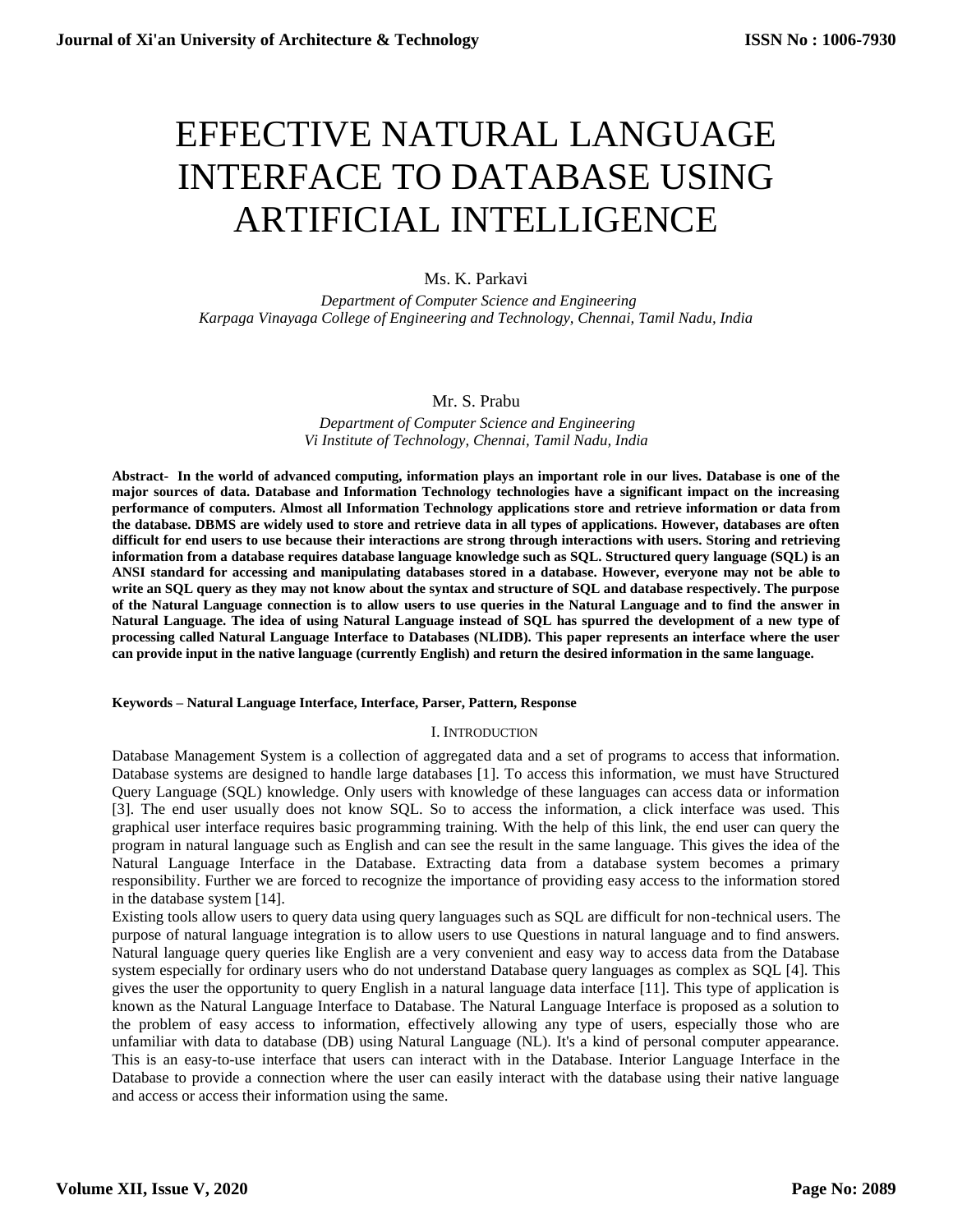# II. PROBLEM DEFINITION

SQL is very important to our lives in this era. A large amount of data can be stored in the database. So, instead of doing all the information management work, it would be better for you to do that job? Therefore, this paper aims to develop an easy-to-use system that goes into the English query and translates that into SQL. This will help the user to easily access the required data simply from Natural Language. The main problem comes in identifying the Database name, the SQL keywords within the query and the meaning behind the complaint provided in the program. Understanding human comprehension is very easy but for a computer to understand the meaning of a given sentence is as difficult as remembering the syntax rules of constructing a human question. In addition, natural language is not only ambiguous on word level, but also has many interpretations of the meaning of a sentence. Figure 1. Displays views of this virtual system. It has three important terminologies as a user with no knowledge of the DB language, NL interface and database. User can only communicate in natural language only. The communication between the proposed interface and the database can be done in the form of data query languages. A better human computer interface that can convert from natural language to computer language and vice versa. A natural language system can be a data connection, such as a travel agent that you can use to make reservations. A computer that can understand and process human language, has the ability to convert multimedia information from eBooks or websites, into structured data, before embedding it into a large database.



Figure 1 Overview of the Pre-Work environment

#### III. METHODOLOGY

This is a system or method based entirely on the study of natural languages. When a Natural Language Question is assigned to a program, the program uses a query and other information from the data such as the database name and columns and then executes the SQL query for all the information provided to it. Important steps for conversion are given below.

1. Transfer the natural language input to the cleaning tree.

2. Map the nodes in the tree to transfer SQL keywords, table names, column names, and values. Here users can select the map you want from the included options.

3. Find the pattern.

4. These patterns are related to responses. Based on this, translations to the Database Language query are performed.

- 5. Execution of the database language query.
- 6. Result presentation in a natural way.

Figure 2. Displays an interactive interface for querying natural languages. First, the natural language question provided is taken from the text box. After introducing the question of natural languages it will be compared to the patterns we have already prepared. Based on the pattern and response it automatically converts it into a SQL query and in this way gets the result set in the Database and displays it as a natural language response in the original window.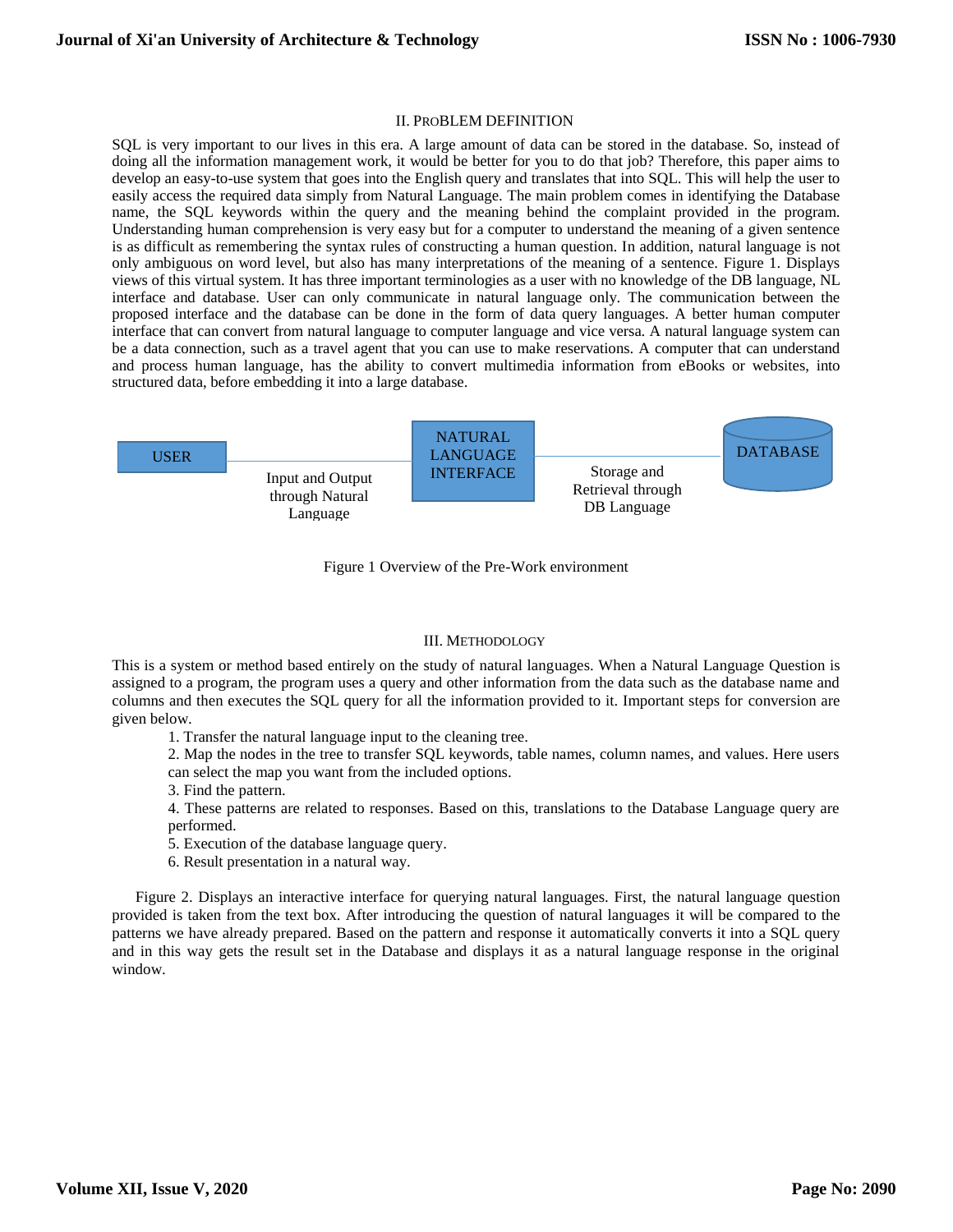

Figure 2. User interaction tool for the query

## IV. EXPERIMENT AND RESULT

Extracting the required information into a database system becomes a primary responsibility. Further we are forced to recognize the importance of providing easy access to the data stored in the database. However existing tools that allow users to query data using query languages such as SQL (Structured Query Language) are difficult for nonprofessional users. So asking questions in natural language data is a very simple way that can provide powerful advances in the use of stored data in databases. The advantage of this interface is that it operates independently of the data domain and automatically improves it using its information.

The purpose of natural language integration is to allow users to use the Question in natural language and to find answers. Questioning natural language queries like English is a very simple and easy way to access data from a database system especially for ordinary users who do not understand complex data query languages such as SQL. This gives the user the opportunity to put questions into English in the natural language Internet. This type of application is known as the Natural Language Interface to Data Base (NLIDB).

Figure 3 shows the user interface window that receives the natural language query "List all scholarships details" and shows all the information in the database.

> User Query: "List all scholarship details" Corresponding SQL statement: "SELECT \* FROM scholarship"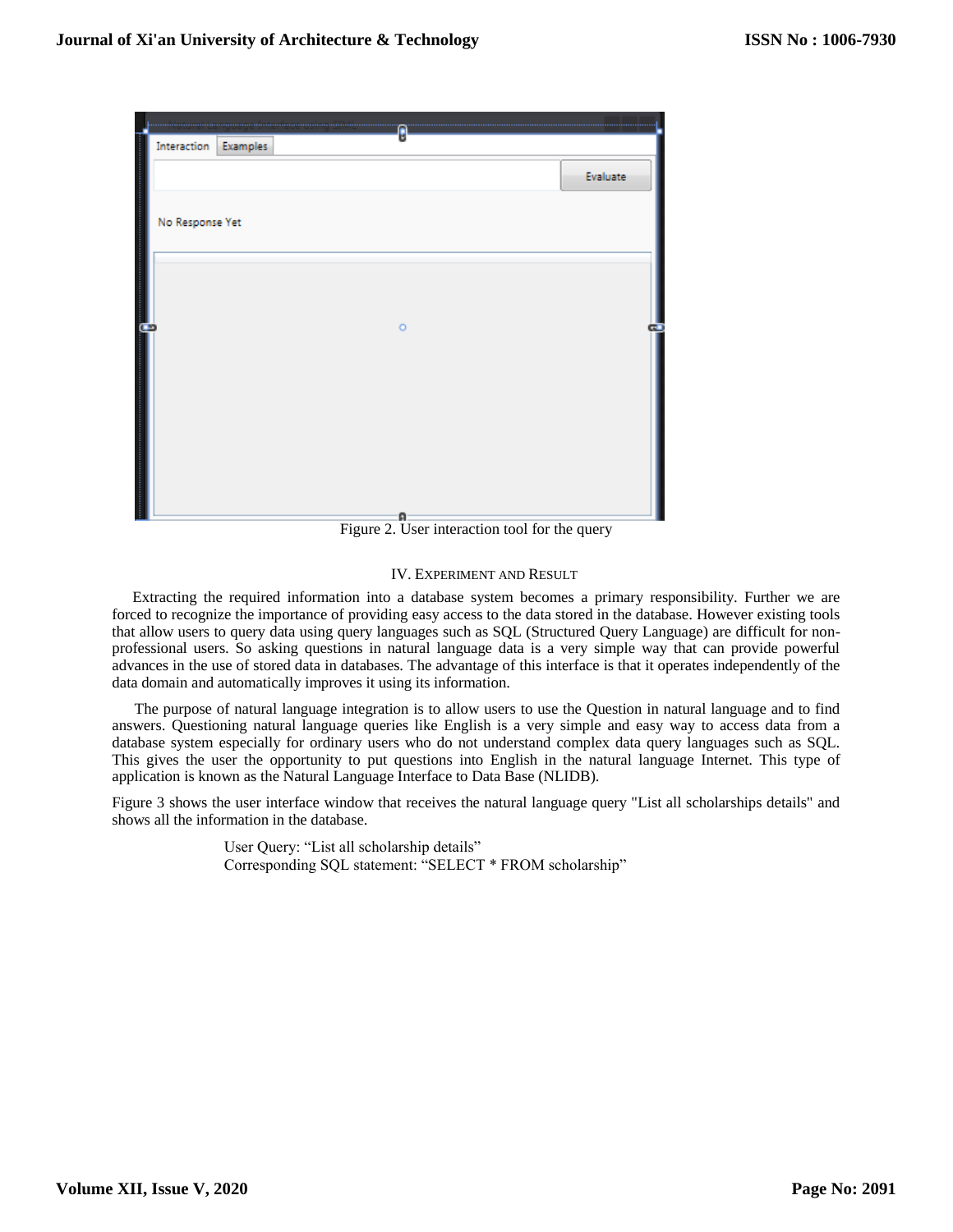| œ<br>MainWindow       |                     |   |                                                |                              |                         |  |  |  |
|-----------------------|---------------------|---|------------------------------------------------|------------------------------|-------------------------|--|--|--|
| <b>Interaction</b>    |                     |   |                                                |                              |                         |  |  |  |
| LIST ALL SCHOLARSHIPS |                     |   |                                                |                              |                         |  |  |  |
|                       |                     |   |                                                |                              |                         |  |  |  |
| SID.                  | SName               |   | <b>CourseYear Course</b>                       | Status                       | <b>ECSStatus</b>        |  |  |  |
| 2013030228CM00011     | S. ANBUSELVAN       |   | B.E Automobile Engineering                     | Approved By DBCW Officer     | Scholarship             |  |  |  |
| 2013030229CM00068     | T. SWASAKTHI        | A | B.E Electronics and Commun. Engineering        | Approved by DBCW Officer     | 58                      |  |  |  |
| 2013030228CM00069     | S. VEDHASRI         | 4 | B.E Bectronics and Commun. Engineering         | Approved By DBCW Officer     | 5í                      |  |  |  |
| 2013030228CM00070     | E. VIGNESH          |   | B.E Becorprics and Commun. Engineering         | Approved By DBCW Officer     | 3                       |  |  |  |
| 201303022BCM00071     | <b>RANJANI R</b>    |   | B.E Electronics and Commun. Engineering        | Approved By DBCW Officer     | 詞                       |  |  |  |
| 201303022BCM00072     | M VEERA KUMAR       |   | B.E Electronics and Commun. Engineering        | Approved by DBCW Officer     | \$í                     |  |  |  |
| 2013030229CM00073     | SRIBAM P            |   | <b>B.E Electronics and Commun. Engineering</b> | Approved By DBCW Officer     | S,                      |  |  |  |
| 2013030228CM00074     | S. MOHANA           |   | B.E Electronics and Commun. Engineering        | Approved By DBCW Officer     | Sć                      |  |  |  |
| 2013030228CM0007S     | H. PAVITHRA         |   | B.E Bectionics and Commun. Engineering         | Approved By DBCW Officer     |                         |  |  |  |
| 201303022BCM00076     | P. VUAYALAKSHMI     |   | <b>B.E Electronics and Commun. Engineering</b> | Approved by DBCW Officer     | yn lan                  |  |  |  |
| 2013030228CM00077     | P. ANANDAN          |   | 8.E Electronics and Commun. Engineering        | Approved by DBCW Officer     |                         |  |  |  |
| 201303022BCM0007B     | S. SANGEETHA        | d | 8.E Electronics and Commun. Engineering        | Approved By OBCW Officer     | <b>And And And</b>      |  |  |  |
| 201303022BCM00079     | S. HEMNATH          |   | B.E Electronics and Commun. Engineering        | Approved By DBCW Officer     |                         |  |  |  |
| 201303022BCM000B0     | V. ELAVARASAN       |   | B.E Electronics and Commun. Engineering        | Approved By DBCW Officer     | un lign.                |  |  |  |
| 2013030229CM00081     | M. SRIPRIVA         |   | <b>B.E Electronics and Commun. Engineering</b> | Approved By DBCW Officer     |                         |  |  |  |
| 2013030228CM00082     | C. RAMESH           |   | B.E Electronics and Commun. Engineering        | Approved By DBCW Officer     | 5(                      |  |  |  |
| 201303022BCM00083     | S. NIRANJANA DEVI   |   | <b>B.E Electronics and Commun. Engineering</b> | Approved By DBCW Officer     |                         |  |  |  |
| 201303022BCM00084     | C. SETHU SUNDDARESH | 4 | B.E Electronics and Commun. Engineering        | Approved By DBCW Officer     | 实见                      |  |  |  |
| 2013030228CM000BS     | S: SWATH            |   | B.E Bectronics and Commun, Engineering         | Approved by DBCW Officer     | $\overline{\mathbb{R}}$ |  |  |  |
| 201303022BCM00066     | F. JETLIN           |   | B.E Electronics and Commun. Engineering        | Approved By DBCW Officer     | ší,                     |  |  |  |
| 201303022BCM00088     | R: MONICA           |   | B.E Electronics and Commun. Engineering        | Approved By DBCW Officer     | s,                      |  |  |  |
| 201303022BCM00090     | <b>B. KANIMOZHI</b> | 4 | B.E Bectronics and Commun. Engineering         | Approved By DBCW Officer     | i va lay l              |  |  |  |
| 2013030228CM00091     | 5. HARITHASRI       |   | <b>B.E Electronics and Commun. Engineering</b> | Approved by DBCW Officer     |                         |  |  |  |
| 2013030228CM00092     | V. KAVITHA          |   | B.E Electronics and Commun. Engineering        | Approved By DBCW Officer     | S.                      |  |  |  |
| 2013030229CM00093     | K. SOWMIYA          |   | B.E Electronics and Commun. Engineering        | Approved By DBCW Officer     | $\overline{5}$          |  |  |  |
| 1168888888888888      | おいきさいいたいいちだいだい      |   | 12.75                                          | 2. W. . 24. W. Mich. 20, 197 |                         |  |  |  |

Figure 3. The resulting user interface is set to a natural language query

Figure 4 shows a single sample size. In 4, in the communication text box we simply insert "who is Dharshan" as a natural language question. For this query, it shows the details of the Dharshan tuple.

User Query: "Who is Dhashan"

Corresponding SQL statement: "SELECT \* FROM employee WHERE name="Dharshan" "

| EN          |                                  | and an extent of the following state of the<br><b>MainWindow</b> |  | $\pmb{\times}$          |  |          |
|-------------|----------------------------------|------------------------------------------------------------------|--|-------------------------|--|----------|
| Interaction |                                  | WHO IS DHARSHAN                                                  |  |                         |  | Evaluate |
|             | Employee with the name DHARSHAN. |                                                                  |  |                         |  |          |
| ID.<br>1002 | Name<br>Dharshan CEO 46          |                                                                  |  | Job Age Salary<br>75000 |  |          |
|             |                                  |                                                                  |  |                         |  |          |
|             |                                  |                                                                  |  |                         |  |          |
|             |                                  |                                                                  |  |                         |  |          |
|             |                                  |                                                                  |  |                         |  |          |

Figure 4. User Interface which produces result set for natural language query

# IV.CONCLUSION

This paper provides a novel framework for the development of the NLIDB discussion program. During the experiment, the proposed method demonstrated its ability to allow users to use dialog-based insights in a domain database. The development of the proposed interpretation plan was undertaken by investigating the existing methods used for the development of similar systems. The purpose of the new method described in this paper, is to interpret users' requests by understanding and interacting with users during the discussion to generate the required information from the database. The pattern matching method solves language problems by simply comparing user requests against written patterns and data points. By using these complex questions you may be able to respond to data processing in a powerful way, with the benefit of classification, integration, statistical and analytical features. Future work will be directed to explore the capabilities of the Natural Language interface to handle complex user